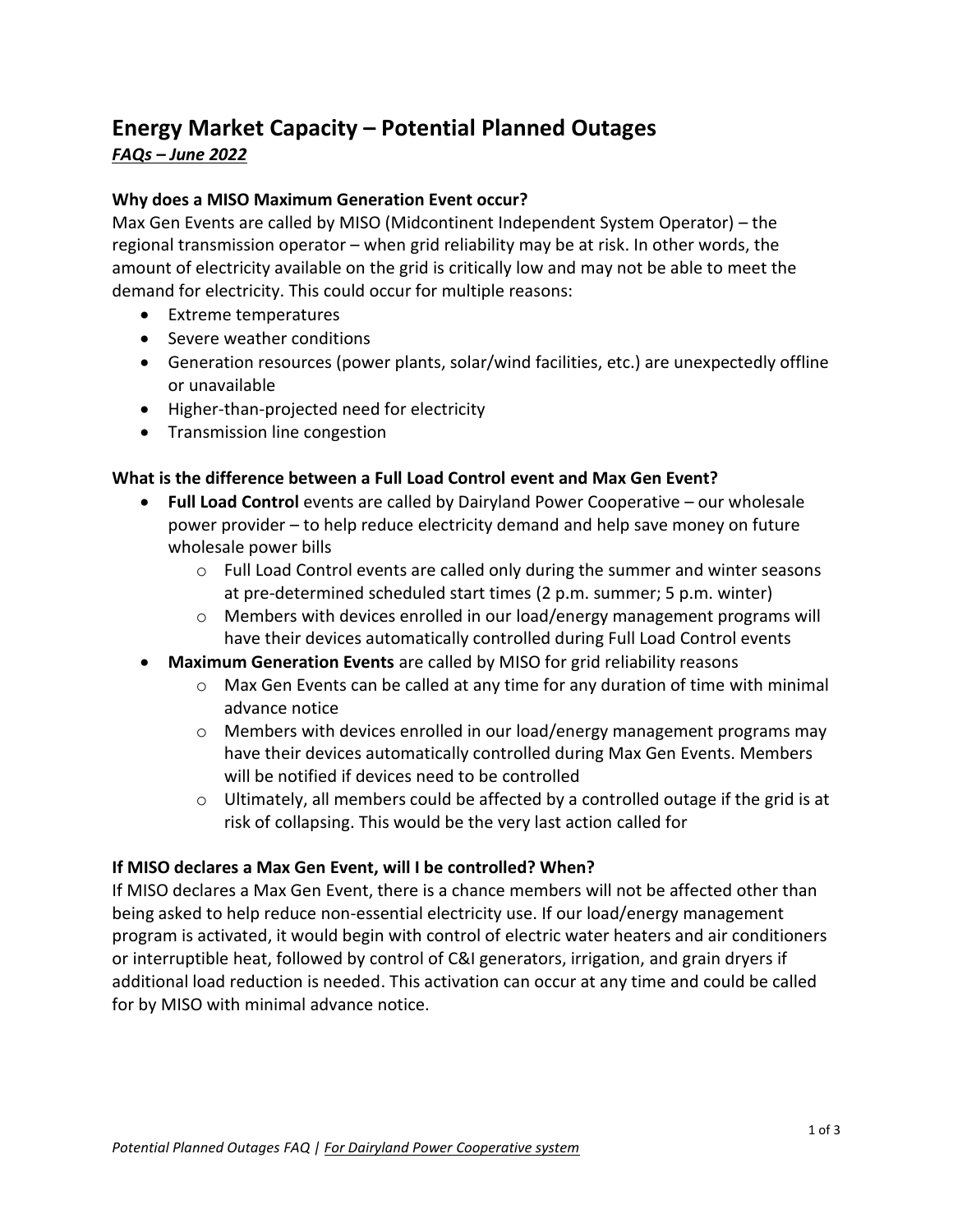## **What is Dairyland doing to try to enhance reliability and prevent controlled outages?**

Dairyland is pursuing solutions to reduce the carbon footprint of the electricity we use, while also maintaining safety and reliability in the process. It is critical to have generation resources that can meet members' electricity needs when the wind doesn't blow and sun doesn't shine. Current Dairyland projects that will increase and support the addition of more renewables include:

- [Cardinal-Hickory Creek transmission line](https://www.cardinal-hickorycreek.com/)
- [Nemadji Trail Energy Center](http://nemadjitrailenergycenter.com/)
- Recent purchase of the [RockGen Energy Center](https://www.dairylandpower.com/dairyland-acquires-rockgen-energy-center)
- Badger State Solar

Dairyland and its members also work with large loads within our regional footprint to ensure they have adequate back-up resources and/or the ability to reduced demand when needed.

## **What would the duration of the controlled outage be?**

There is no simple answer. Duration depends on multiple factors that cannot be predicted until the situation arises. It could be two hours to as long as needed to bring the regional grid into balance between load/demand and available generation.

In many cases, **controlled outages would rotate around the service territory** in a pattern where power may be off for a couple of hours, back on for a while and then off again.

## **What can cooperative members do?**

If notified of a Max Gen Event, our load/energy management program may be activated outside of normal program hours. This could happen with minimal advance notice. Consumer members who do not participate in a load/energy management program can still help:

- Turn off or unplug all non-essential lights, televisions, electronics and other appliances
- Cook food in a microwave instead of using a stovetop or oven
- Adjust the thermostat up or down, depending on the season
- Shift high electricity use activities, such as laundry, vacuuming and running the dishwasher until after the Max Gen Event has ended
- Delay electric vehicle charging until after the Max Gen Event

## **If there's a shortage of capacity, why did Dairyland retire Genoa Station #3 in 2021?**

The Genoa Station #3 (G-3) was a 345 MW supercritical coal-fired facility located in Genoa, Wis., from 1969-2021. A decision was made in early 2020 to retire the unit.

Many factors were considered including the age of the facility, system capacity requirements, carbon reduction goals, regulatory requirements, projected maintenance needs and costs, fuel supply, overall cost of power production and regional market prices for energy.

G-3's retirement aligned with Dairyland's Sustainable Generation Plan to diversify its energy